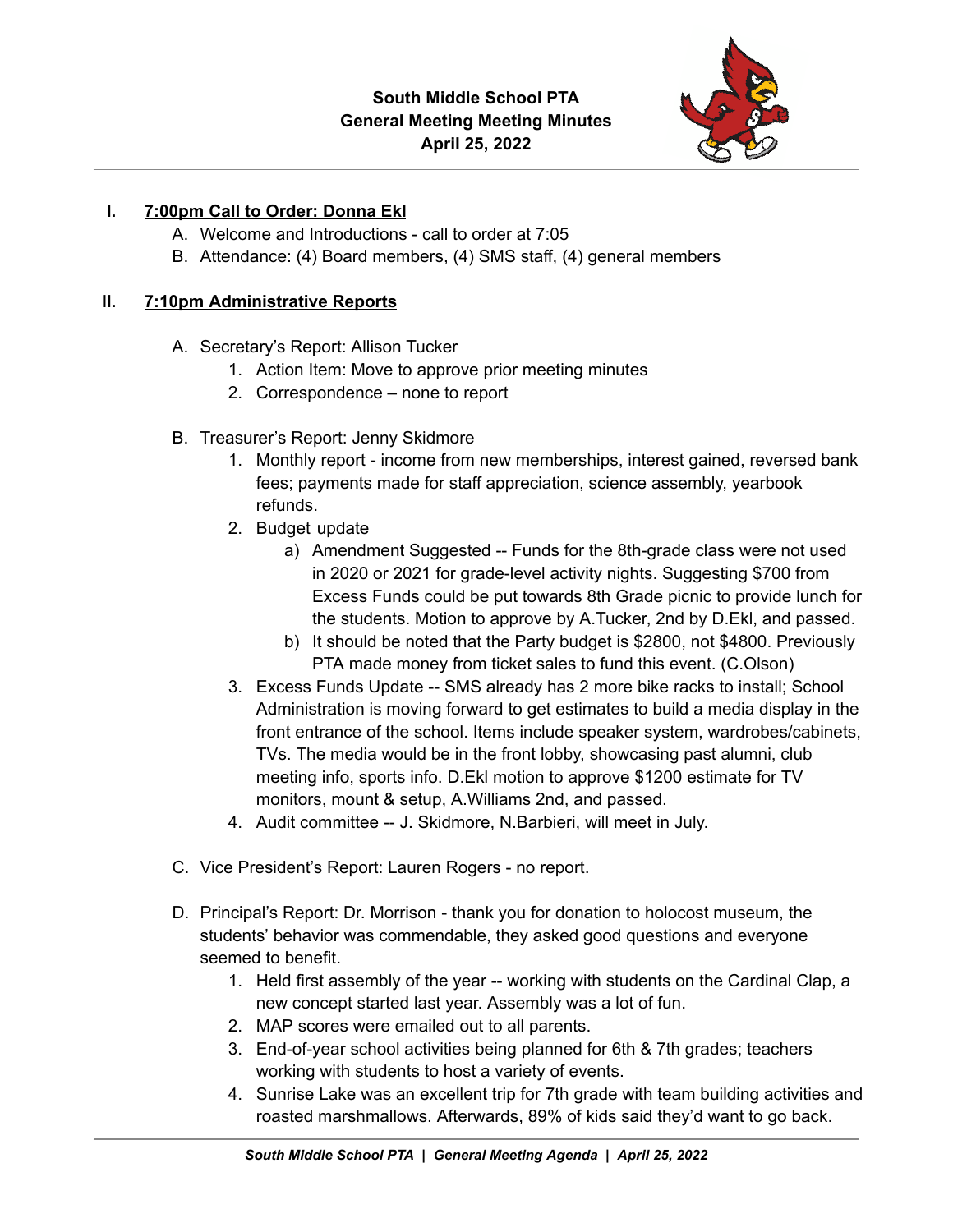Since it was the end of March the weather could have been better. Will look into getting dates in May for next year.

- 5. Teacher appreciation week begins May 2.
- 6. Science assembly will be May 3rd.
- 7. "Shrek Jr" performances coming up May 6.
- E. Additional reports from Associate Principals: Sheri Rosen and Steve Perkins
	- 1. Planning 8th-grade picnic with C.Olson.
	- 2. Memory hall underway for 8th grade students.
- F. Teacher Liaison Report: Janet Iacovelli
	- 1. Holocost speaker was very powerful, students were riveted, and appreciated the fact that there are not many survivors left.
	- 2. Year end is coming so quickly. Nothing to report from 6 & 7th grades.
	- 3. The 8th graders have been so affected by covid, seems they are finally able to be themselves again, talk to each other, relax a bit, making great strides academically and emotionally.
- G. President's Report: Donna Ekl
	- 1. Procedure Guide update working on updates, eliminated some of the activities & committees over the past couple of years, yearbook refund updates, etc.
	- 2. Nominating Committee update for 2022-23 board Ann & Donna have reached out to several people to fill open positions on Board (Pres, Pres Elect, Vice Pres). Please spread the word to your people who know people.
	- 3. Committee Chairs needed next year this year a lot of chairs were left unfilled. PTA will send a survey with descriptions to all members in the hopes of filling those positions quickly.

# III. **7:30 PM: Committee Reports**

- A. ABC/25 Liaisons
- B. ACE IT 25 Liaisons
- C. Activity Nights: no chairperson for 6th & 7th grade activity nights. Current suggestion is to have one night with 2 times to accommodate 2 grades separately. Previous nights were Roller skating, open gym w/karaoke, but open to options and new ideas
	- 1. 6th Grade Need a chairperson
	- 2. 7th Grade need a chairperson
	- 3. 8th Grade Events
- D. CulturalArts Brian Wolff is chair, science assembly May 3.
- E. Directory Spot
- F. High School Liaisons
	- Prospect

- RM

- G. Hospitality/Teacher Appreciation week of 5/2 with plans for M/W/F of the week. Mon breakfast, Wed lunch Porkys, Fri Comet Custard, with a gift for all staff given at the beginning of the week.
- H. Juvenile Protection